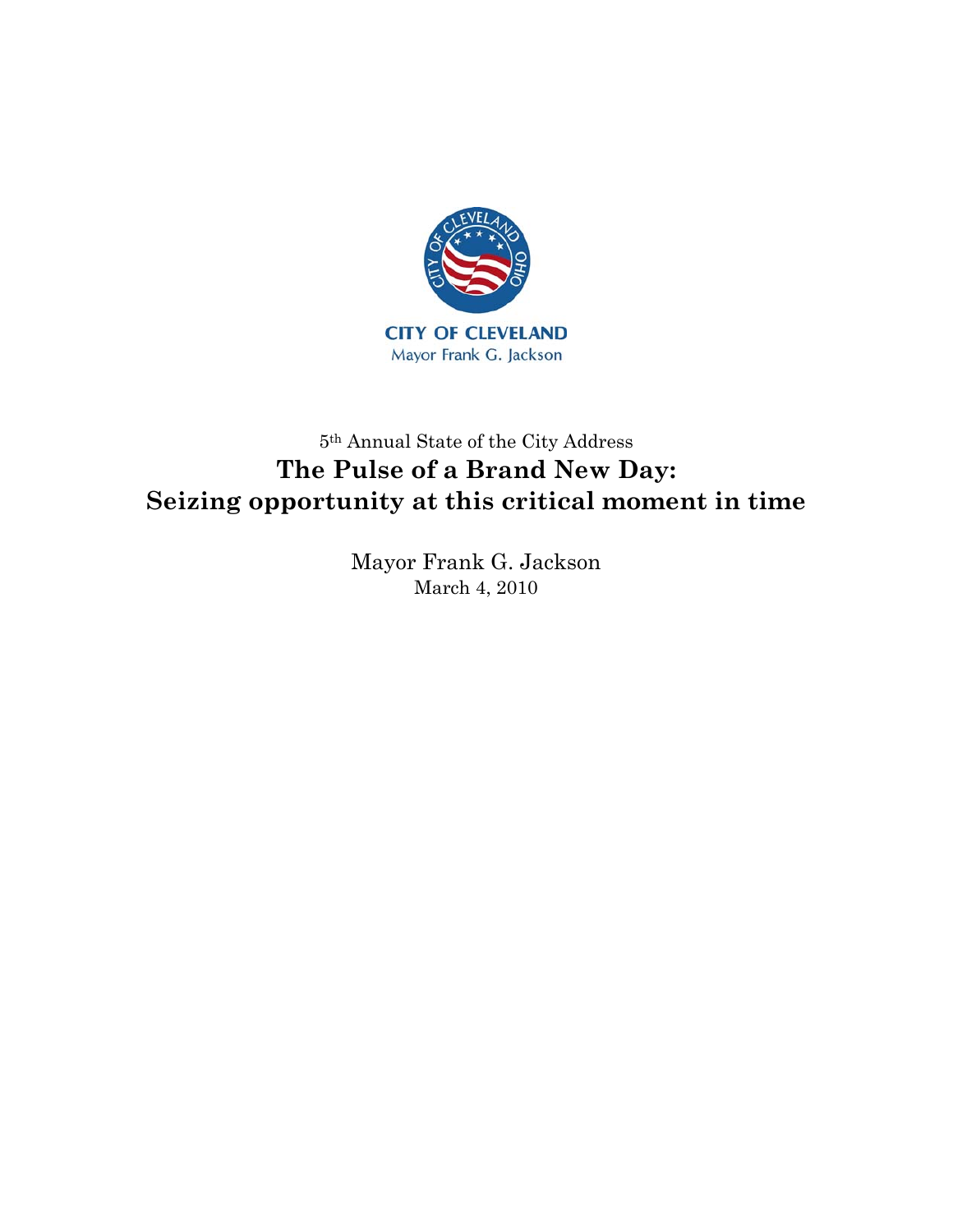Good afternoon. Thank you for the introduction and thank you to the City Club of Cleveland for once again hosting my state of the city address.

Council President Sweeney, members of council and all elected officials, members of my cabinet, clergy and our community – thank you for joining me today.

For the past four years, I have worked to position Cleveland and the region to take advantage of opportunities that can improve the quality of life in our neighborhoods, improve our economy, position Cleveland for the future and better educate our children.

At the same time, we have seen a global recession, business failures, residential and commercial foreclosures, an increase in unemployment, and an increase in the need for government services while revenue is declining. The world that we are living in continues to change at a rapid pace. The demographics of who are impoverished, unemployed and undereducated have expanded; and the social and economic impact of a down economy has spread from urban centers to suburban communities.

2010 will be a pivotal year in Cleveland's history. The work I have done over the last four years, the decisions I have made and the actions I have taken have positioned us – as a city – for this moment in time.

- A time to build on the foundation that has been laid over the last four years;
- A time to continue acting on the decisions that have been made, creating stability, certainty and direction for the future;
- A time to set our priorities, together, so that we change how we operate in order to benefit our regional economy, our community and all of our children.

It will not be easy, but the decisions we make today – as a community – will ensure our social and economic future, not only for tomorrow, but for decades to come. If we come together, at this pivotal time, the changes we bring about will be well worth the work we put into making them happen. As President John F. Kennedy once said: "There are risks and costs to a program of action. But they are far less than the long-range risks and costs of comfortable inaction."

There has never been a better time for change, economically, socially and politically.

The United States and the world are experiencing the worst economic crisis since the Great Depression. This crisis began in the real estate market but soon spread throughout our economy. Interbank lending was disrupted and financial activity froze; and, in 2008, the demise of Bear Stearns, IndyMac Bank and Lehman Brothers escalated the panic beyond Wall Street to Main Street and the rest of the world.

The International Monetary Fund estimated that large U.S. and European banks lost more than \$1 trillion on toxic assets and bad loans from January 2007 to September 2009. Some American car companies, once our country's industrial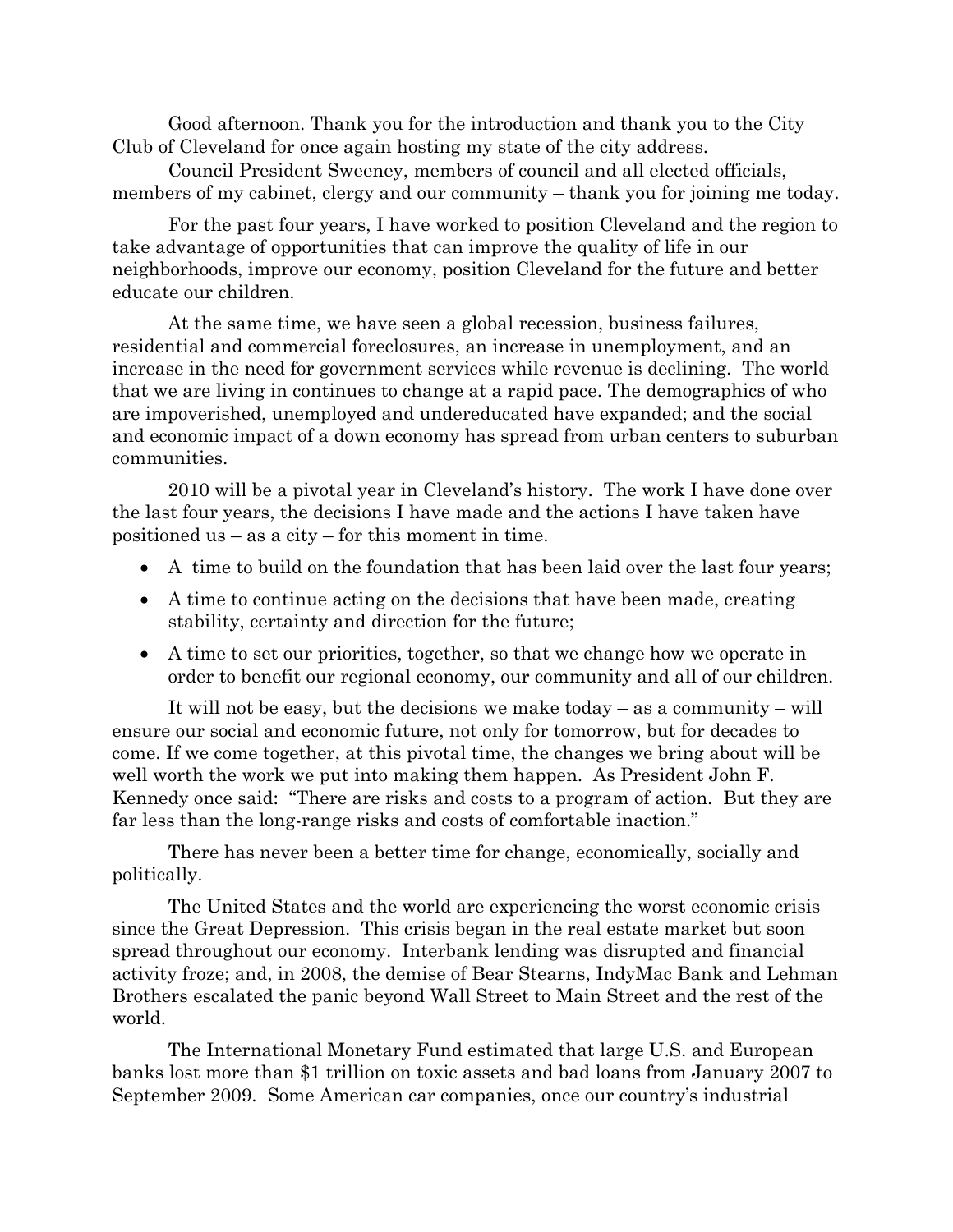giants, filed for bankruptcy. Small- and medium-sized businesses throughout the country failed when the credit market and the economy froze.1

The drastic changes in the global financial and economic system created the volatility and uncertainty that remain today.

The loss of jobs and closing of businesses have resulted in less revenue for local governments and has created budget deficits. Our local economy and governments, of course, are not exempt from the current recession.

The economic downturn has had a significant impact on the City of Cleveland operating budget for the last two years. The City ended 2009 with a balanced budget, no layoffs and no reductions in service. This did, however, require the use of a large portion of our carryover balance.

Municipalities across the country have been cutting service and laying off staff since 2008. Our ability in managing the budget crisis through 2009 is the result of four years of taking a proactive approach.

In 2006, we began with a 5-year budget projection. At that time, we anticipated a deficit in fiscal 2010. In an attempt to avoid a deficit in 2010 and each preceding year, we instituted a 3% reduction in operating cost in 2006 that has been carried over each year.

- We formed the Operations Efficiency Task Force and Clean Cleveland to promote efficiency and the sharing of resources.
- We mandated energy conservation and reductions in fuel use.
- We instituted overtime management primarily in the Departments of Public Safety and Public Service and implemented a citywide hiring freeze, except for critical positions.
- We enforced a reduction in the purchase of supplies and materials and restricted travel to required skill certification or necessary job activities.

However, the duration and depth of the economic crisis had a greater impact on the 2010 operating budget than was anticipated. In 2009, the City of Cleveland lost \$24 million in income tax – a corresponding loss of \$1.2 billion in payroll. This loss, along with other lost revenue, resulted in a budget deficit for 2010.

To help address the 2010 budget gap, I commissioned a management and efficiency study early in 2009. In the fourth quarter of last year, the report was received, containing 175 recommendations on how to increase cost savings, increase revenue and increase efficiency. We acted immediately on a few of the recommendations, including a new fee to help recover some of the cost of waste collection. These measures, along with employee-approved furlough days and reductions in employee benefits and minimal layoffs, helped balance the 2010 budget.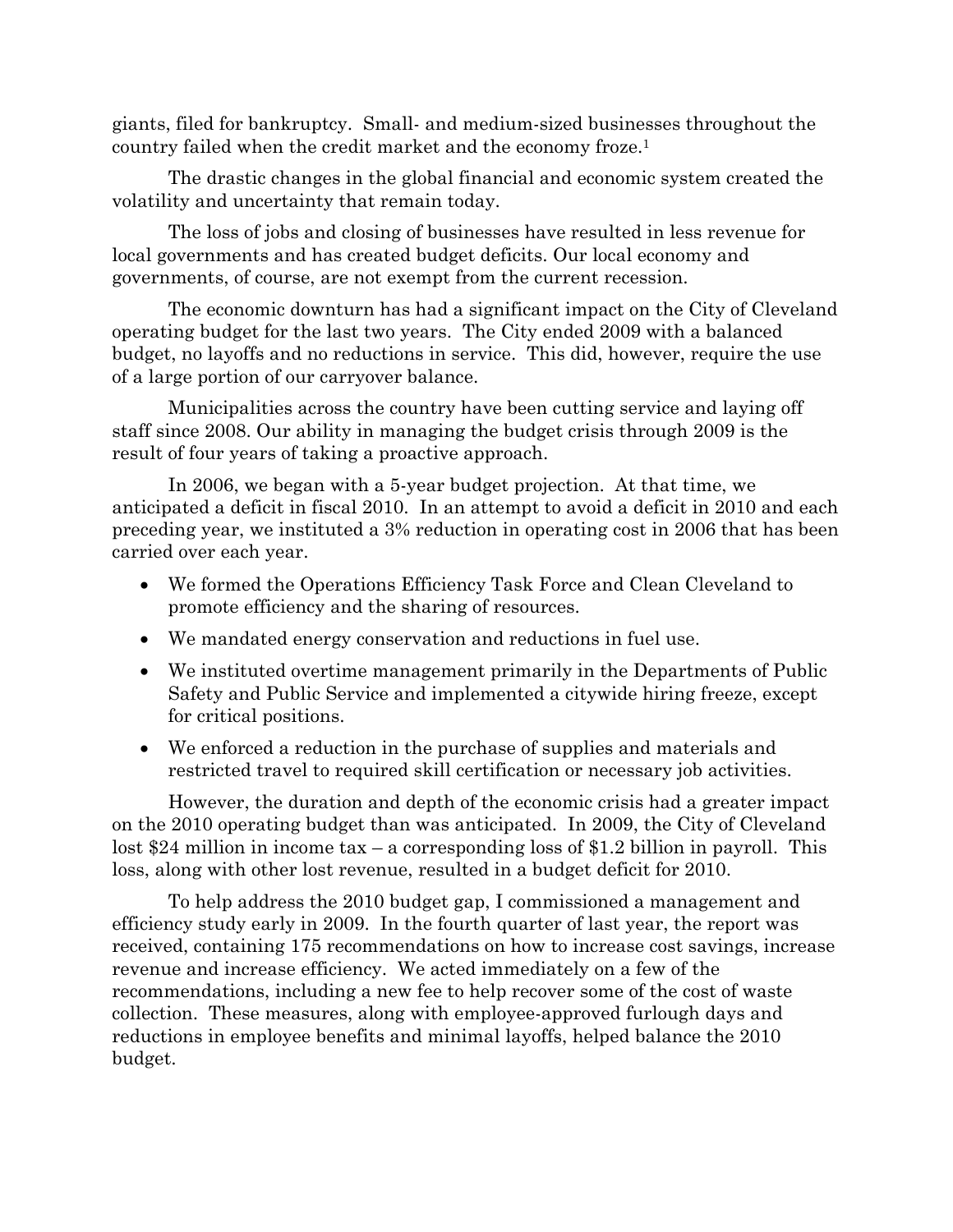2010 will continue to be fiscally challenging but we will maintain a balanced budget. My goal is to do it in a way that protects necessary staffing levels and continues the delivery of quality services throughout the City of Cleveland.

Delivering quality service is a priority for me, even during this economic turmoil. Despite falling revenue, the City of Cleveland has been able to increase service over the last four years. Here are just a few examples of our success:

- Attendance at our recreation centers increased by 25% over the last four years;
- The Senior Initiative, a multi-department collaboration, has helped more than 200 senior citizens resolve housing and quality of life issues;
- EMS response time for critical calls is well below the national average;
- In 2007, the first police academy since 2001 graduated; since then four more classes have graduated; two police entrance exams were given; and, one police promotional exam was given – all to help maintain police staffing levels;
- A fire cadet class graduated in 2009 and we will give a fire entrance exam this year;
- For the 2009 flu season, the Division of Health distributed 68% more seasonal flu shots than the year before; and,
- The City's health centers increased HIV testing by 72% since 2006.

Our neighborhoods have also continued to be a priority, despite hard economic times. We used our five-year capital improvement program to target our investments. Since 2006, more than \$72 million has been invested in our roads, bridges, streetscapes, rec centers, playgrounds and parks. In 2009, Building & Housing issued more than 15,000 permits, reflecting more than \$900 million in investments in Cleveland, a 24% increase in the amount of investment since 2006. More than 4,000 condemned structures have been demolished since 2006. The city razed 1,700 structures in 2009 alone, seven times more than in 2006.

By comparison, last year:

- Detroit demolished 920 structures out of an estimated 100,000 vacant houses;
- Buffalo demolished about 700 vacant structures out of an estimated 25,000; and,
- In Pittsburgh, 708 structures out of about 13,000 vacant structures were razed.

Cleveland's aggressive demolition strategy has helped reduced the number of vacant and distressed properties in the City of Cleveland from more than 8,000 in June 2008 to about 6,800 today, a nearly 15% drop.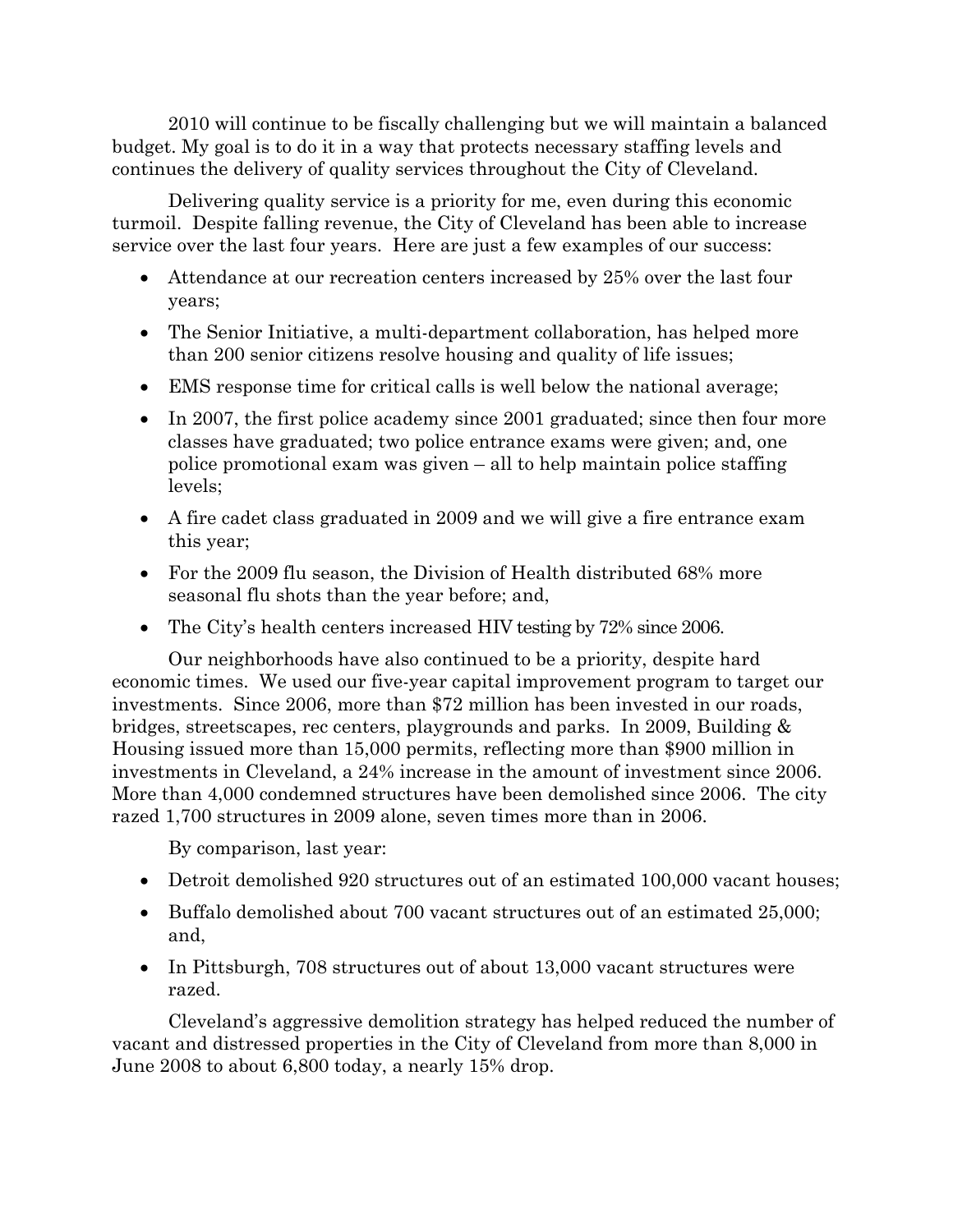These efforts help make our neighborhoods better places to live and take away the opportunity for vacant structures to become places for criminal activity. Thanks to the hard work of our police force, an improved police deployment plan; the increased use of crime analysis tools and technology, and strong partnerships with local and federal law enforcement agencies, violent crime is down in nearly every category, including arson, assault, rape and burglary, compared to 2006.

However, over the last four years homicides increased by less than 1**%,**  primarily as a result of three incidents of multiple homicides last year – five people lost their lives in a tragic case of domestic violence on W. 89<sup>th</sup>; four people were killed in a boarding house arson fire on the near Westside; and, 11 women were killed on Imperial Avenue.

Each of these cases has touched us, not just in Cleveland, but as an entire community. And they are pointed reminders of the work still to be done. Later this month, I will receive a report from the Commission on Sex Crimes and Missing Persons that I formed in the wake of the Imperial Avenue case. The report will help us to know what has to be done to handle these types of cases in the future.

But all of this progress in improving quality of life is not enough. City departments will continue to work on finding better and more efficient ways to provide service, quality of life and safety and to invest in our neighborhoods, residents and businesses.

But providing service to this city costs money. While we have done an outstanding job at reducing our operating costs, we will need to increase our revenue to continue to move forward. This can be accomplished through self-help.

In my 2008 State of the City speech, I called on both the public and private sectors to invest an additional 3% of what we spend on purchasing goods and services into our regional economy. This would result in billions of additional dollars invested in our economy, help local companies stay in business, job retention, and job growth.

Since then, I have increased the city's local procurement efforts. In 2008, the City of Cleveland spent 61% of our procurement dollars in a five-county region, with 40% going to Cleveland businesses. In 2009, the City spent 72% in the region, with 49% going to Cleveland businesses. The Cleveland Small Business program, which focuses on local companies, including minority- and female-owned businesses met or exceeded nearly all of our own goals for hiring CSB-certified companies.

This year, we've submitted legislation to Cleveland City Council – for their review and approval – that would offer additional incentives to local companies who bid on Cleveland projects based on one or more of the following criteria:

- The company meets the City's definition of a local sustainable company;
- The company produces or processes goods within the region; or,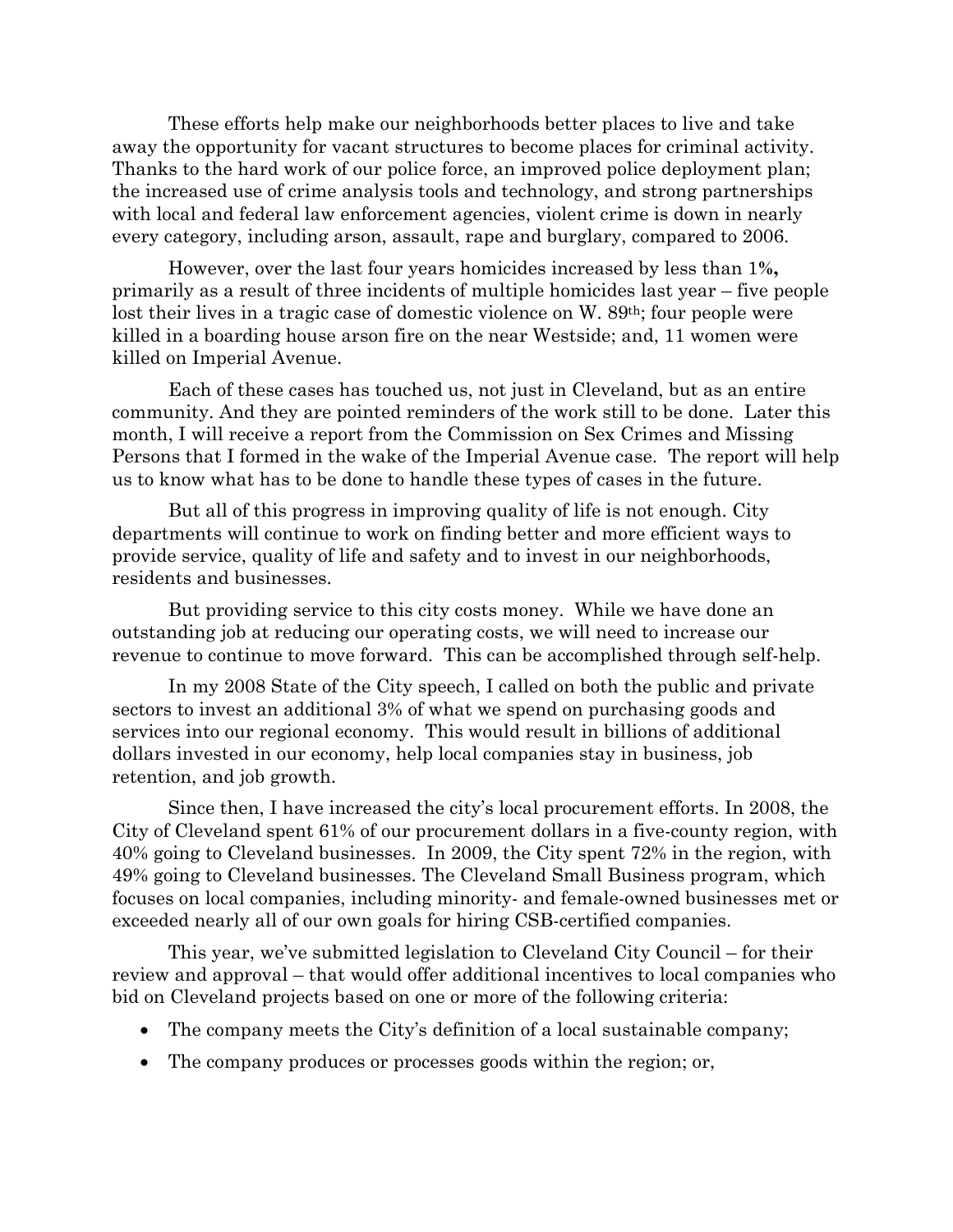• In the case of city contracts for food service, the company purchases food from northeast Ohio farmers or producers.

In 2009, the City's Department of Economic Development and the city's loan review committee approved \$95 million in assistance to businesses and development projects. These grants and loans will help create more than 2,500 new jobs. And, already this year, we've announced that Rosetta, a digital marketing company, is bringing 400 jobs to downtown Cleveland.

The work that Economic Development is doing to attract new businesses and stimulate jobs is enhanced by a number of significant projects that are set to get under way in the near future, including: the Flats East Bank project, the Medical Mart and Convention Center, a downtown casino, the State Behavioral Health Facility and the Uptown Project at Mayfield and Euclid. Combined this is more than \$1 billion in investment in Cleveland; and these projects will create construction jobs and permanent jobs in hospitality, tourism and health care.

As you can see, the work of the last four years has brought us to this moment. To further capitalize on these successes, I will be dedicating a staff position, reporting directly to the Chief of Regional Development, to help coordinate major private development projects. This position will serve as a "one-stop" expediter to help developers move their projects forward.

But, even these efforts and investments will not provide the long-term economic growth and stability this city and region needs. Creating long-term economic growth and stability for businesses and our workforce is the focus of my economic agenda and 2010 is a pivotal year for the success of this agenda. There are opportunities before us that we must take advantage of.

There is an opportunity for Cleveland to change how we do business and what our businesses do – to become sustainable not only in what we produce, but in how we operate our businesses and our governments.

To help support a sustainable economy and city, Sustainable Cleveland 2019 was created – a 10-year effort that was kicked off last year with a three-day summit. The summit led to the creation of a business advisory council that will help guide the City's efforts in creating a sustainable economy by the year 2019. Tomorrow, we will begin our review of proposals for the creation of a strategic plan that will serve as a blueprint for economic transformation.

To jumpstart this transformation, the City of Cleveland is moving forward on two important initiatives.

First, the City of Cleveland recently signed an agreement with Princeton Environmental Group to design a \$200 million Municipal Solid Waste to Energy – or MSWE facility – at Cleveland's Ridge Road Transfer Station, with the potential to create 100 new jobs.

This project will use environmentally-friendly gasification technology created by Kinsei Sangyo, a Japanese company, to convert solid waste into electricity and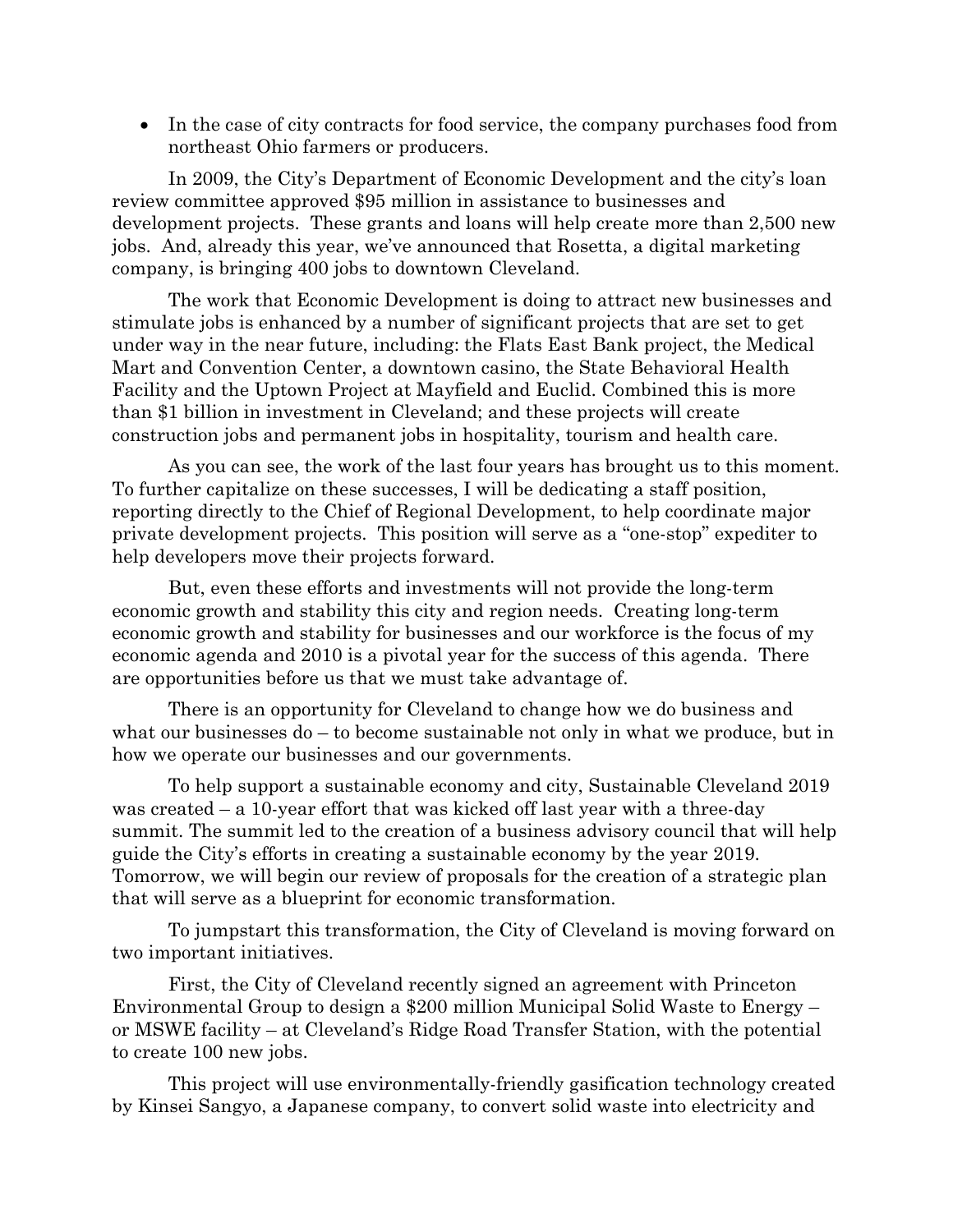has the potential to help Cleveland Public Power reach its goal of 25% alternative energy sources by 2025; reduce the amount of waste going to our landfills; increase recycling; and, create a new profit center as the by-products of the process can be sold as fuel pellets and decorative bricks. Once the facility is designed, we will work to obtain the air permit from the Ohio EPA to continue moving forward.

This project has the potential to bring an additional 68 new jobs to Cleveland with the operation of a new manufacturing facility that would serve as the U.S. headquarters for Princeton Environmental Group. Thank you to the Cleveland Foundation, American Municipal Power and the American Public Power Association for their financial support of this design phase.

The second project involves another international company – Sunpu-Opto from China. Their LEDs light up everything from cell phones to billboards to homes and streetlights. LEDs are more efficient and more environmentally-friendly than incandescent or compact fluorescent lights.

Today, Ivan Henderson, assistant director of Public Utilities and CPP's commissioner, is in China to finalize an agreement with Sunpu-Opto to create its U.S. headquarters in Cleveland, including an assembly and manufacturing facility, full customer service for the American market, and research and development staff, potentially creating 350 green jobs in Cleveland.

The project would create an LED streetlight design for Cleveland, help reduce the City's \$12 million streetlight bill and help create a City-wide energy conservation program for homes and businesses. This spring, we will submit the project for approval to Cleveland City Council and I look forward to working with them to help turn this vision into reality.

Both projects plan to begin hiring this year. As you can see – this year is a pivotal year for the City of Cleveland. The global economy is changing and the City of Cleveland is making the right decisions and acting on them quickly in order to build long-term economic growth and stability.

But to achieve long-term stability, local governments must be fiscally sound and deliver quality service. To be successful in this requires an agenda for change. How the city operates is an important part of that.

This agenda for change includes implementing some recommendations from our 2009 management and efficiency study with the goal of increasing efficiency, increasing revenue and increasing cost savings. These changes may be administrative in nature or may require legislative authority. There will be some that are minor adjustments as well as some that are major reorganizations; but all changes that I will propose and implement will be for one purpose: to help secure the long-term stability and growth of this city.

In April, I will begin to introduce this agenda for change to Cleveland City Council. The Spring Agenda will be supplemented by a Fall Agenda later this year. And, the work will continue into 2011 and beyond.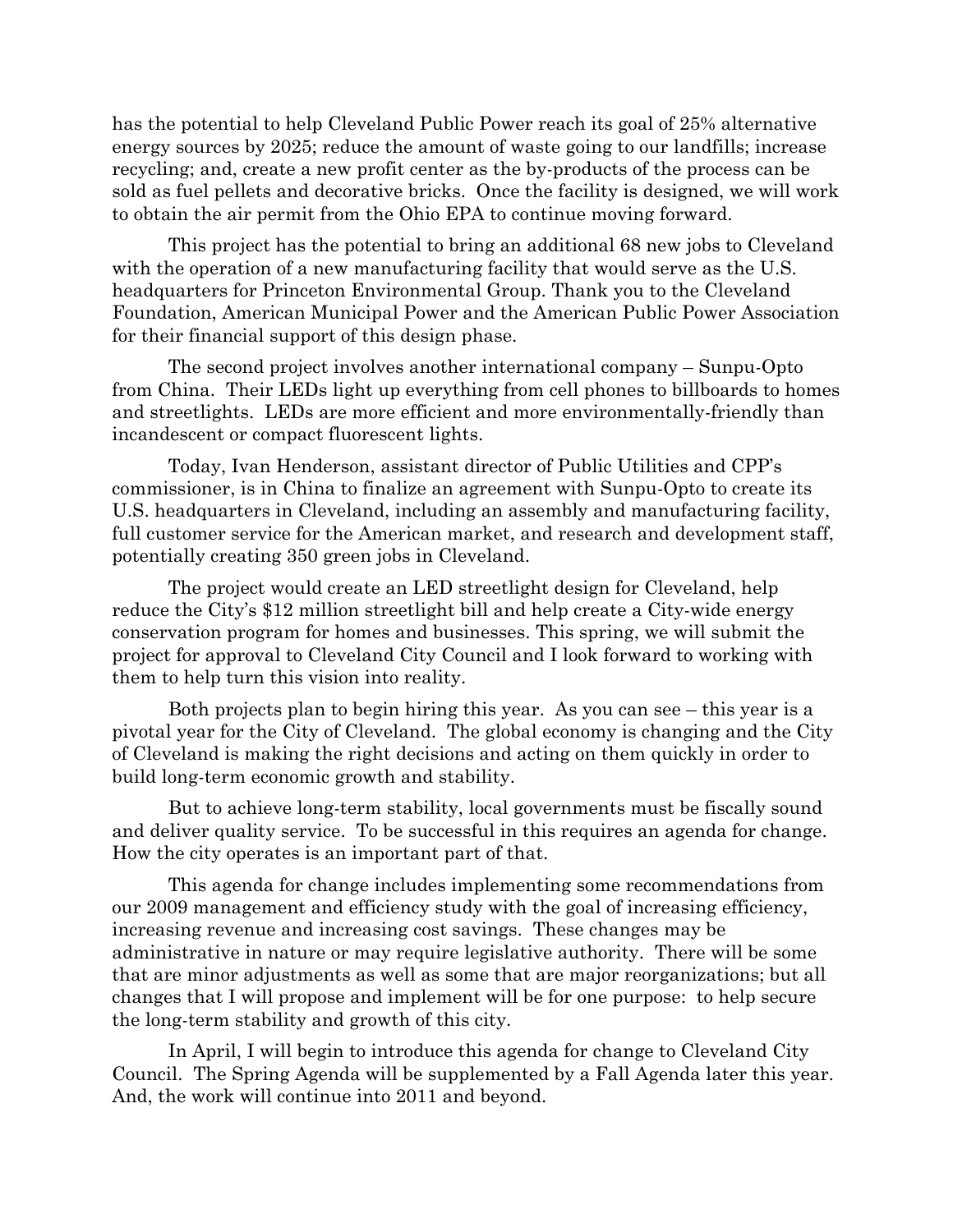These changes alone will not be enough to guarantee our success. Our success is tied directly to that of the region.

As you know, the county voted last fall to reform our county government. We must go beyond simply changing the structure of government to changing how our county operates and determine its purpose.

The new Cuyahoga County Charter has allowed for the creation of a transition advisory group and I am a member of the executive committee. I look forward to the subcommittee reports and recommendations because our future will depend on how we address the substantive issues of economic development, revenue sharing, tax policy, joint procurement, reducing the cost of government, human services, efficient delivery of government services and education.

The City of Cleveland is working to advance this kind of cooperation between municipalities. Last month, I sent to Columbus a proposed amendment to the Ohio Revised Code that would allow cities to expand our current authority to provide service across municipal boundaries, which would help cut administrative costs and allocate resources more efficiently. I'd like to thank the Cuyahoga County Mayors and Managers Association which voted last week to approve a resolution in support of this amendment.

By focusing on this type of broad change in how we as local governments operate, we will make this entire region more competitive, improve our business environment, reduce the cost of operating government and improve quality of life. But these changes will not be enough to guarantee success.

If we are successful in all that I have mentioned today, if we take advantage of the time we are in and the opportunities that are before us in transforming our economy and our government operations, we will still fail if we do not also transform how we educate our children.

Once again, the time is right to take action and improve education for every child in this community. Our academic agenda for 2010 and beyond must be to build a comprehensive educational system that creates educational excellence for every child and becomes an international model for educational success.

We can no longer be content with what we have and with competing against each other. Our goal as a community should be to have Cleveland and this region known around the world for our education – just as we are known worldwide for the Cleveland Orchestra, our health care industry, the Rock Hall and our other great assets. Our competition in education is not local or even national. Our competition is global.

One way that we are working to meet this goal and help our children become internationally competitive is with the creation of a new school based on the International Baccalaureate model. This school will be a partnership between CMSD and Cleveland State University, open this fall for kindergarteners through  $2<sup>nd</sup>$  grade, and add additional grades each year to become a pre-K to  $12<sup>th</sup>$  grade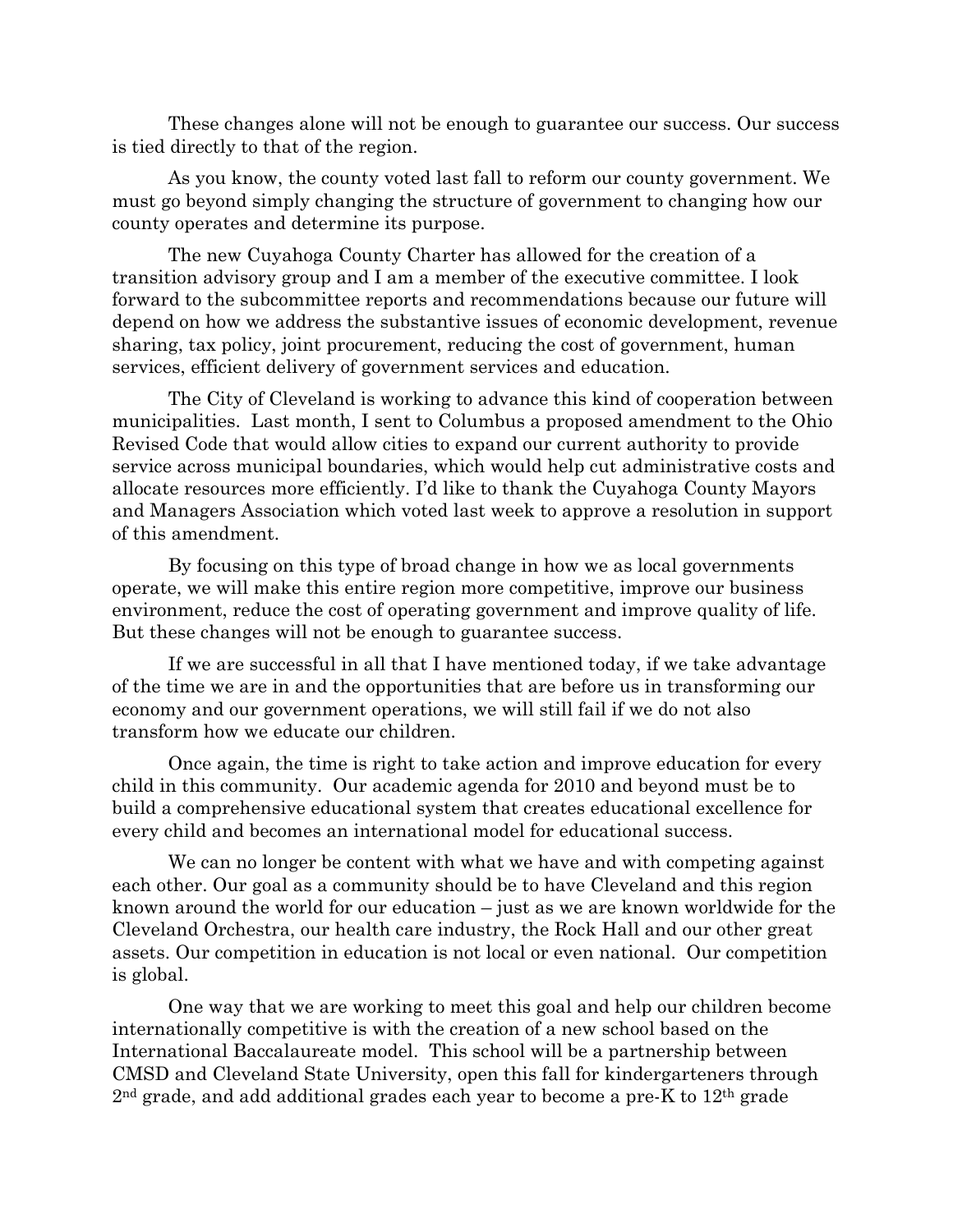school. Students attending this school will be part of an innovative program, designed to help provide a seamless transition to higher education and to help them develop the knowledge and skills – such as learning Chinese – that will allow them to compete globally.

This newest program joins others successful CMSD schools, like the Cleveland School of the Arts, and others that the district has opened in the last few years, including: the STEM schools that focus on science, technology, engineering and mathematics in a real world project-based learning environment; and, John Hay High School's three academies that give students access to education and experts in the fields of science, medicine, architecture and design, as well as early entrance in to college.

To illustrate the success of John Hay, the School of Science and Medicine was the impetus for last week's announcement by The Joan C. Edwards Charitable Foundation that it is investing at least \$10 million over 10 years in Cleveland to create the Health Profession Pipeline Program. Beginning in 2011, the Program will provide a scholarship to one student per year from the School of Science and Medicine to earn a medical degree from Case Western Reserve University and members of the Case Western Reserve community and UH Case Medical Center physicians will provide academic programs and mentoring to Science and Medicine students.

The foundation hopes that the Cleveland pipeline program will be a successful model for others nationwide. Thank you to the Foundation, Case Western Reserve University and UH Case Medical Center for your commitment to our students.

To expand on these successes, on January 5, Dr. Eugene Sanders, CEO of the school district, introduced a Transformation Plan to expand these innovations and better educate all of our students. This plan has the opportunity to completely change how CMSD educates every child in every neighborhood and increase accountability for students, teachers, parents, staff and our community.

But change must come for every child in this county if we are to be truly competitive. To help illustrate this point, here are some statistics that indicate how our county's public schools did during the 2008-2009 school year2:

- Of the 160,000 students enrolled in the county's 30 public school systems, more than 80,000 attended districts that were rated only Continuous Improvement or Academic Watch;
- Only 23% of our county's public school students attended districts that earned the state's highest rank: Excellent with Distinction; and,
- Only two districts in the county graduated 100% of their high school seniors: Orange and Chagrin Falls.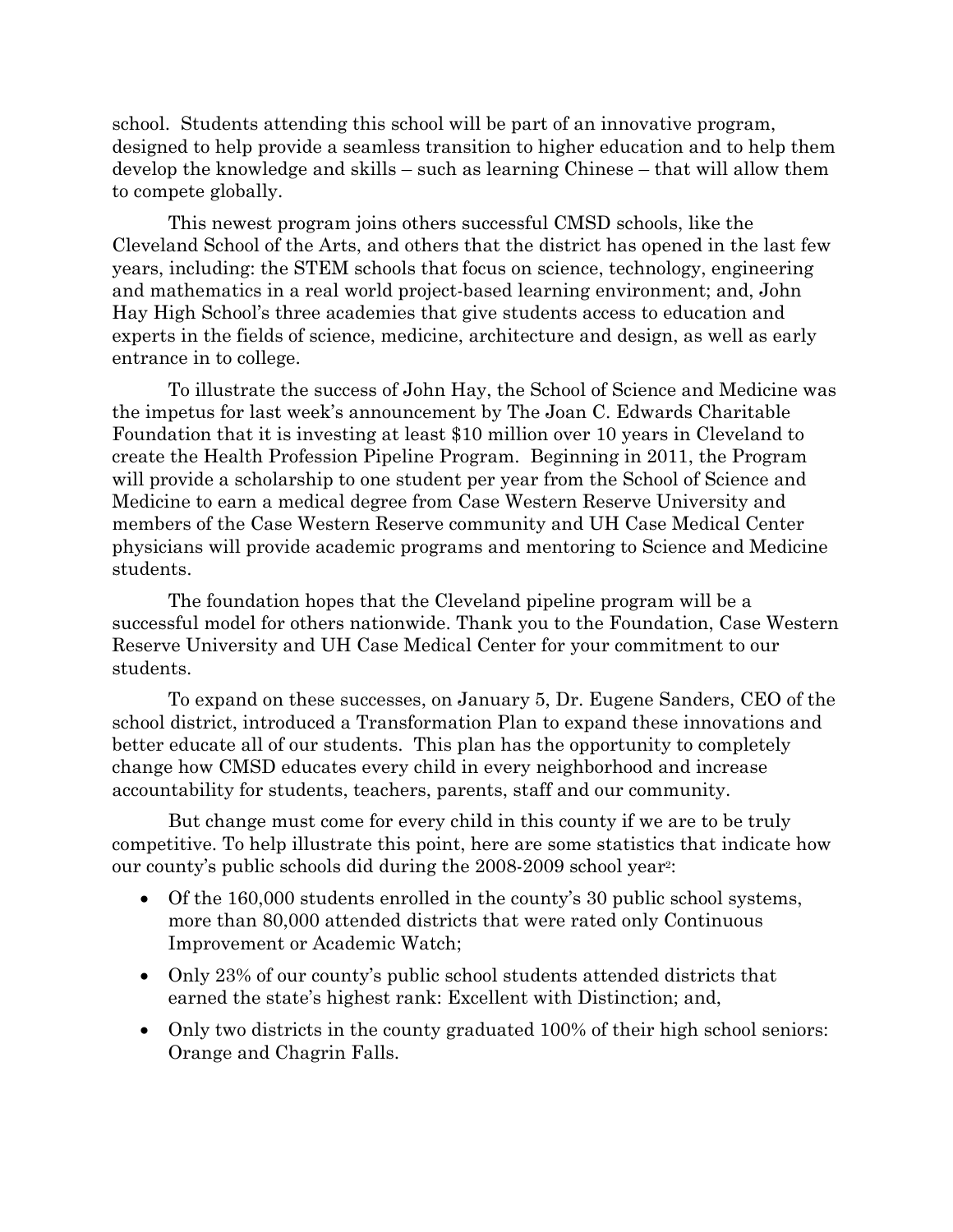We're not alone in facing this challenge. The United States pre-K to 12 educational system fairs poorly compared to other countries. According to the Organization for Economic Cooperation and Development:

- Only 76% of high school seniors graduate on time in the United States while Germany has a 100% graduation rate; and,
- Japan, Korea and Norway graduate 93% of their high school seniors.<sup>3</sup>

According to the 2008 Digest of Education Statistics:

- U.S. 15-year-olds scored worse in math than students in 23 of the 29 countries studied;
- In science US students scored lower than 16 of the 29 countries. $4$

These statistics indicate one thing – our children are not receiving the quality of education they deserve or the quality of education that will allow them to compete in a global environment.

If we are going to have educational excellence, and become globally competitive, then making systemic changes in education has to happen at the county level. This can be accomplished by:

- Creating a county-wide authority that will allow for:
	- o A review of ways to fund education countywide;
	- o Joint procurement of goods and services to help save money; and
	- o Joint negotiations on major cost centers such as health care benefits for employees;
- Developing countywide academic standards for achievement and measurement;
- Creating and supporting countywide magnet schools;
- Developing a mechanism to help public, private and parochial schools share resources; and,
- Creating partnerships between pre-K to 12 and local colleges and universities to help students transition successfully from high school to college.

Creating educational excellence throughout the county will support our efforts in every other area I discussed today: creating long-term economic growth and stability, capitalizing on the changing global economy, improving how local government serves its residents, ensuring fiscal stability and growing investment. It will also stabilize and grow our population.

If we fail to act on creating educational excellence throughout the county, on changing how local and county governments operate to become more efficient and effective in delivering service, on transforming our economy into a sustainable economy by 2019, on investing in our neighborhoods and residents to ensure quality